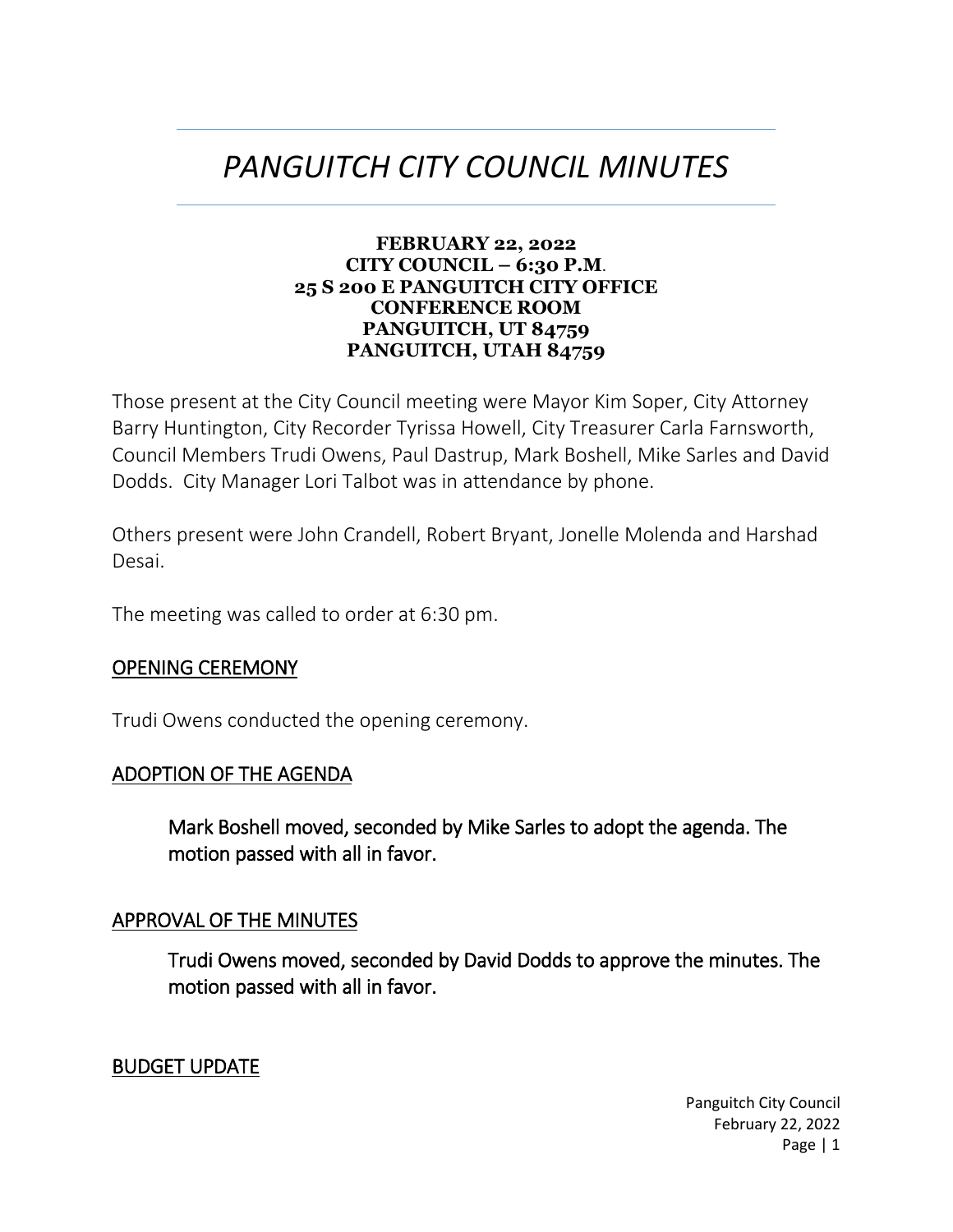City Treasurer Carla Farnsworth stated that the City is 67% through the budget year. In the general fund revenues are at 90% and expenditures are at 52%.

# Trudi Owens moved, seconded by Paul Dastrup to approve the budget and bills as presented. The motion passed with all in favor.

# John Crandell

John Crandell stated that he received a notice from City Attorney Barry Huntington stating that his rock landscaping at 98 N 200 E needs to be moved off of the city right of way. Mr. Crandell stated that when the landscaping was being install the landscaping crew was told by the city that it was far enough back from the road. Mr. Crandell passed around pictures of other properties that have items in the city right of way. City Manager Lori Talbot stated that she had stated everything needed to stay behind the power poles. This will be placed on the March  $8<sup>th</sup>$  City Council agenda for further discussion.

### 6:45 Public Hearing Mecham Annexation

Mark Boshell moved, seconded by David Dodds to enter a public hearing session the motion was passed with all in favor.

Trudi Owens moved, seconded by Mike Sarles to exit a public hearing the motion passed with all in favor.

# Ordinance 2022-2 Mecham Annexation

 Trudi Owens moved, seconded by Mark Boshell to approve Ordinance 2022-2 Mecham Annexation. The motion passed with all in favor.

### Bid award – sewer cleaning & video inspection

Sunrise performed a cost scoring formula on the bids received. Twin D received the highest score with Pro Pipe coming in with the next highest score.